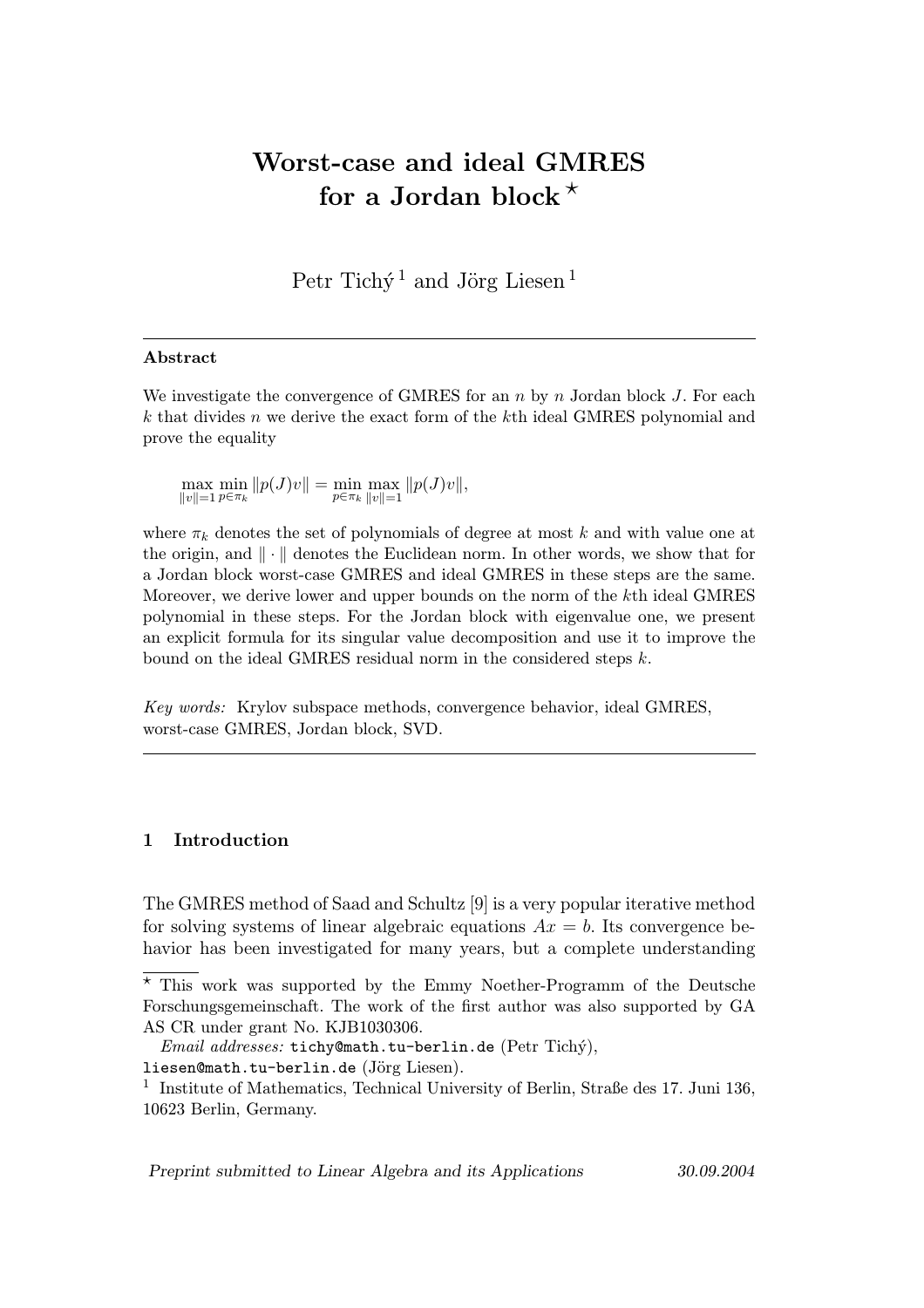still remains elusive. A natural approach, that is common throughout numerical analysis, is to study the algorithm's worst-case behavior. Here for each iteration step  $k$  one needs to analyze the quantity

$$
\max_{\|r_0\|=1} \min_{p \in \pi_k} \|p(A)r_0\| \,,\tag{1}
$$

where  $\pi_k$  denotes the set of polynomials of degree at most k and with value one at the origin,  $r_0 \equiv b - Ax_0$  is the initial residual, and  $\|\cdot\|$  denotes the Euclidean norm. Changing the order of maximization and minimization in (1) leads to the ideal GMRES approximation problem [5],

$$
\min_{p \in \pi_k} \|p(A)\| \,. \tag{2}
$$

Because of the submultiplicativity property of the Euclidean norm, (2) is an upper bound for (1),

$$
\max_{\|r_0\|=1} \min_{p \in \pi_k} \|p(A)r_0\| \le \min_{p \in \pi_k} \|p(A)\| \,. \tag{3}
$$

To better understand the convergence behavior of GMRES, several researchers tried to identify cases in which (3) is an equality. The best known result of this type is that (3) is an equality whenever A is normal [4,7]. In addition, (3) is an equality for arbitrary A and  $k = 1$  [4,7], for triangular Toeplitz matrices when the right hand side of (3) equals one [2], and also when the matrix  $p_*(A)$ that solves the ideal GMRES approximation problem (2) has a simple maximal singular value [4, Lemma 2.4]. On the other hand, some examples of nonnormal matrices have been constructed, for which (3) is a sharp inequality [2,11]. Despite the existence of these counterexamples, it is still an open question whether (3) is an equality (or at least tight inequality) for larger classes of nonnormal matrices.

In this paper we investigate the ideal GMRES approximation problem and the inequality (3) for a general Jordan block, the prototype of a nonnormal matrix. Understanding of this case appears to be a prerequisite for the analysis of other classes of nonnormal matrices, particularly the general triangular Toeplitz matrices. We show that  $(3)$  is an equality whenever k divides n. For such k we also derive the exact form of the ideal GMRES polynomial, and bounds on the actual value of (2) (in this case coinciding with (1)). For the special case of a Jordan block with eigenvalue one we develop a very tight bound on  $(2)$  in the considered steps k.

Apart from providing general understanding of the GMRES convergence behavior, the investigation of the behavior for a (single) Jordan block can be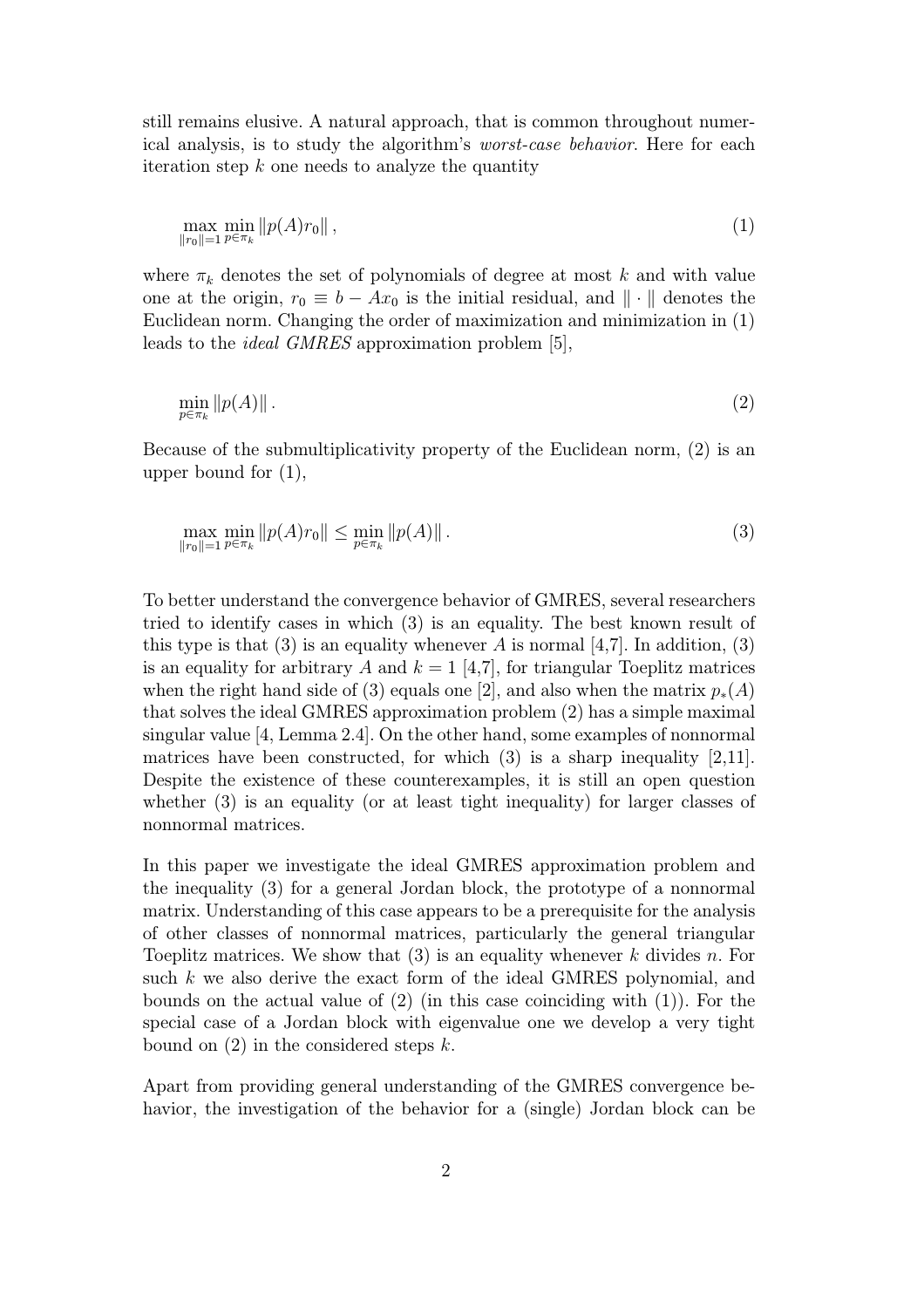interesting in practical applications. For example, discretized convection-diffusion operators can often be considered the direct sums of several nonsymmetric Toeplitz matrices, each of which close to a Jordan block. In such cases the initial phase of convergence of GMRES for the direct sum of Jordan blocks can be analyzed using knowledge about the GMRES convergence for a single Jordan block (see e.g. [8] for details).

#### 2 GMRES, worst-case GMRES and ideal GMRES

Let a linear system

$$
Ax = b,\tag{4}
$$

with a *nonsingular* matrix  $A \in \mathbb{R}^{n \times n}$  and a right hand side vector  $b \in \mathbb{R}^n$ be given. Suppose that we solve (4) with GMRES [9]. Starting from an initial guess  $x_0$ , this method computes the initial residual  $r_0 \equiv b - Ax_0$  and a sequence of iterates  $x_1, x_2, \ldots$ , so that the kth residual  $r_k \equiv b - Ax_k$  satisfies

$$
||r_k|| = ||p_k(A) r_0|| = \min_{p \in \pi_k} ||p(A) r_0||.
$$
 (5)

The residual  $r_k$  is uniquely determined by the minimization condition (5) and satisfies the equivalent orthogonality condition

$$
r_k \in r_0 + A\mathcal{K}_k(A, r_0), \qquad r_k \perp A\mathcal{K}_k(A, r_0). \tag{6}
$$

Here  $\mathcal{K}_k(A, r_0) = \text{span}\{r_0, Ar_0, \dots A^{k-1}r_0\}$  is the kth Krylov subspace generated by A and  $r_0$ , and  $\perp$  means orthogonality with respect to the Euclidean inner product.

In this paper we are interested in the worst-case and the ideal GMRES behavior, cf. (1) and (2), respectively. The corresponding polynomials are formally defined in the following definition.

**Definition 1** Suppose that k and n are integers with  $k < n$ . Then the polynomial  $\psi_k \in \pi_k$  is called the kth worst-case GMRES polynomial of  $A \in \mathbb{R}^{n \times n}$ , if there exists a vector  $r_0^{(k)} \in \mathbb{R}^n$ ,  $||r_0^{(k)}|| = 1$ , such that

$$
\|\psi_k(A)r_0^{(k)}\| = \min_{p \in \pi_k} \|p(A)r_0^{(k)}\| = \max_{\|v\|=1} \min_{p \in \pi_k} \|p(A)v\|.
$$

Furthermore, the polynomial  $\varphi_k \in \pi_k$  is called the kth ideal GMRES polyno-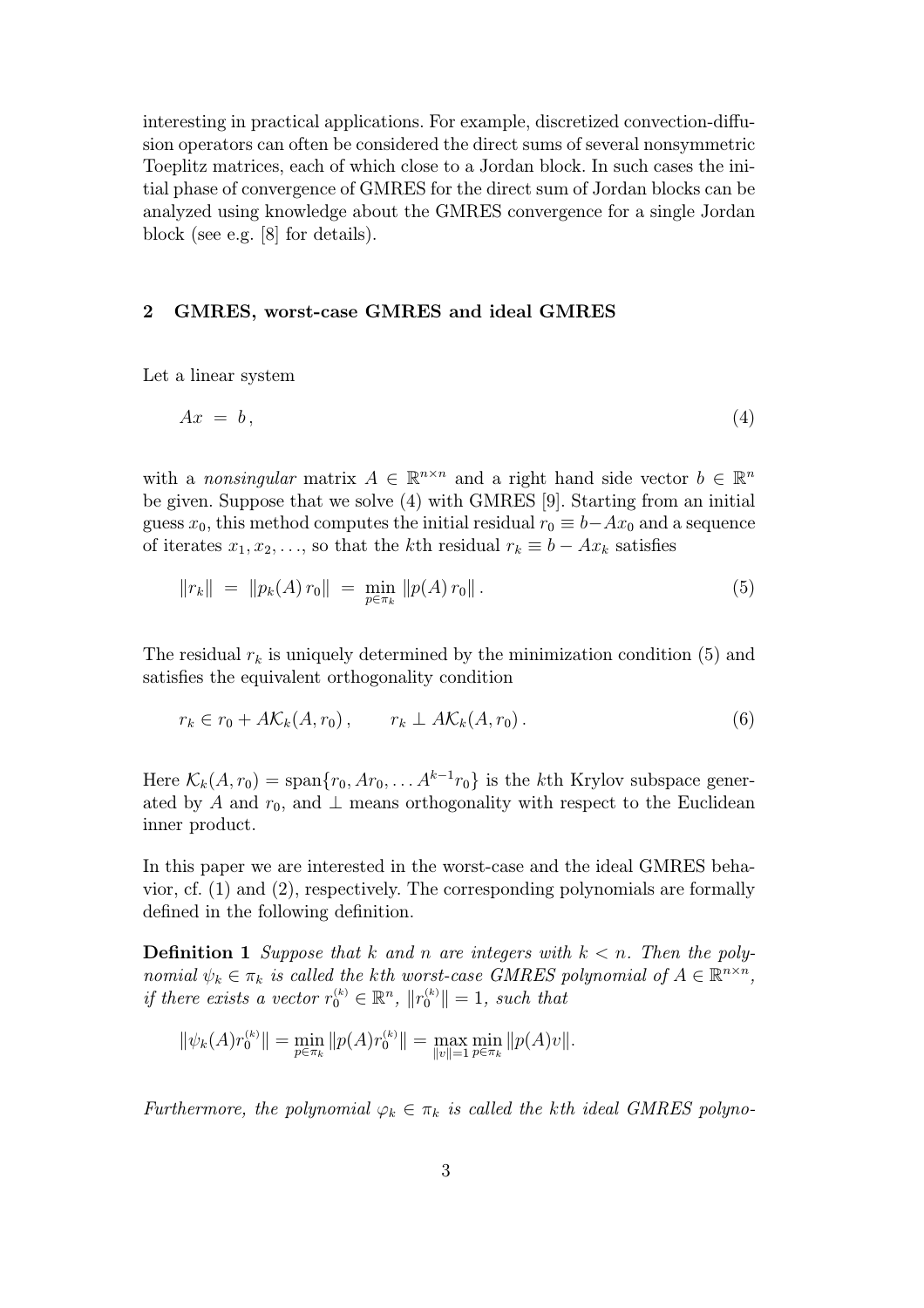mial of  $A \in \mathbb{R}^{n \times n}$ , if it satisfies

$$
\|\varphi_k(A)\| = \min_{p \in \pi_k} \|p(A)\| = \min_{p \in \pi_k} \max_{\|v\|=1} \|p(A)v\|.
$$

In case A is nonsingular, and  $\|\varphi_k(A)\| \neq 0$ , the ideal GMRES polynomial  $\varphi_k$  is uniquely determined [5, Theorem 2]. Furthermore, it is easy to see that the worst-case GMRES polynomial  $\psi_k$  also always exists. However, when  $\|\psi_k(A)r_0^{(k)}\| < \|\varphi_k(A)\|$ , it is unclear whether  $\psi_k$  is unique.

The following useful result follows from [4, Lemma 2.4].

**Lemma 2** If the ideal GMRES matrix  $\varphi_k(A)$  of  $A \in \mathbb{R}^{n \times n}$  has a simple maximal singular value, then  $\varphi_k = \psi_k$ , and  $r_0^{(k)}$  is the right singular vector of  $\varphi_k(A)$ corresponding to its maximal singular value.

Furthermore, the following statements are equivalent:

- 1. Equality holds in (3).
- 2. There exists a unit norm vector  $r_0$  and a polynomial  $\psi \in \pi_k$ , such that  $\psi$  is the kth GMRES polynomial for A and  $r_0$ , and  $r_0$  lies in the span of right singular vectors of  $\psi(A)$  corresponding to its maximal singular value.

In addition, if 2. holds, then  $\psi = \psi_k = \varphi_k$ .

The following result about ideal and worst-case GMRES for triangular Toeplitz matrices was derived in [2].

**Lemma 3** If  $A \in \mathbb{R}^{n \times n}$  is an n by n triangular Toeplitz matrix, then

$$
\|\varphi_k(A)\| = 1 \quad \text{if and only if} \quad \|\psi_k(A)r_0^{(k)}\| = 1. \tag{7}
$$

In other words, ideal GMRES for A stagnates (up to step  $k$ ) if and only if worst-case GMRES for A stagnates (up to step k), and in this case  $(3)$  is an equality.

While the ideal and worst-case GMRES residual norms for triangular Toeplitz matrices are the same in case of stagnation, it is in general unknown if they agree when ideal GMRES converges. In fact, this open question posed in [2, p. 722] to some extend motivated our work presented in this paper.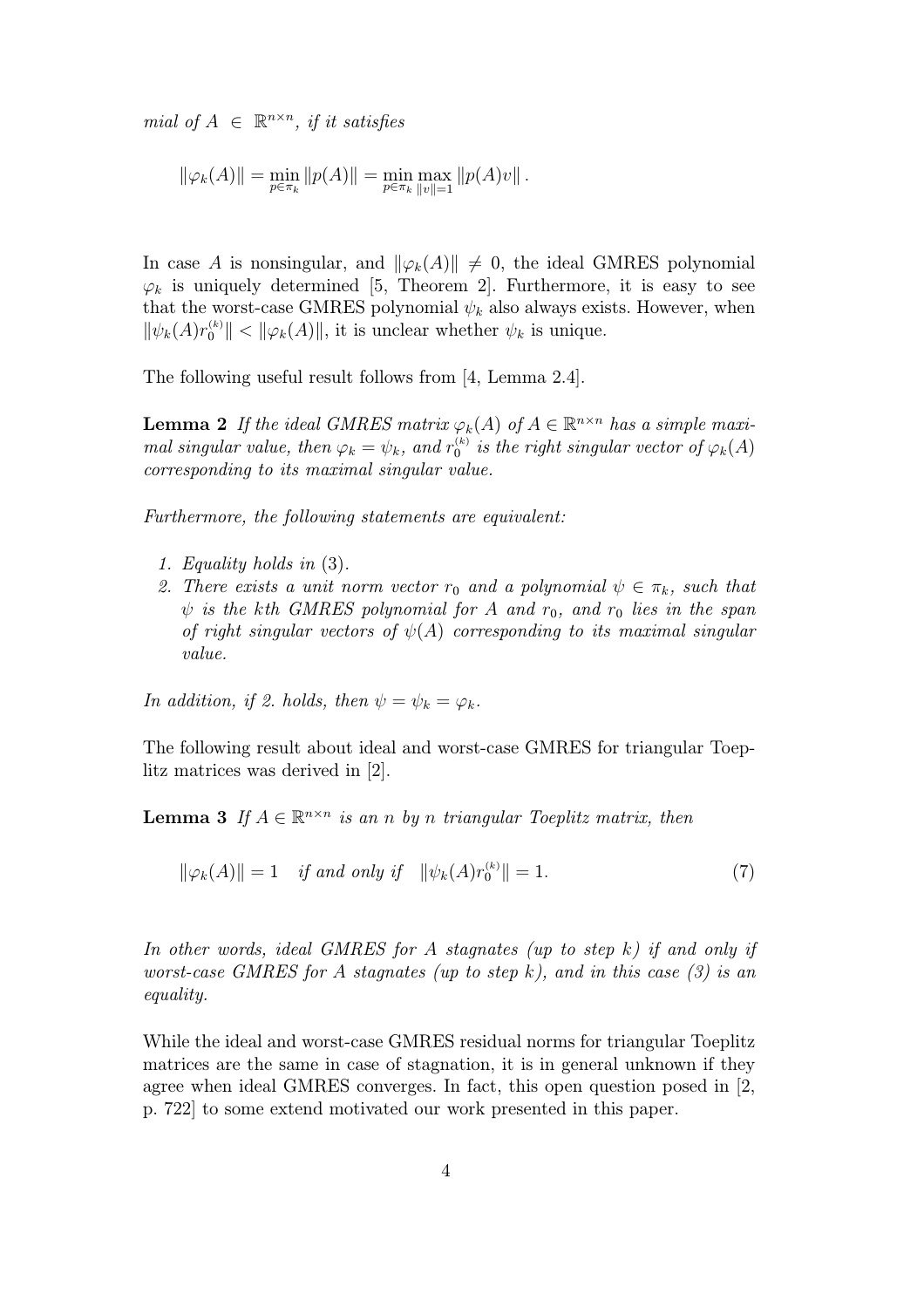#### 3 Considerations about  $J_{\lambda}$  and technical lemmas

We are concerned with the convergence behavior of ideal and worst-case GM-RES for a real  $n \times n$  Jordan block,

$$
J_{\lambda} = \begin{bmatrix} \lambda & 1 & & \\ & \ddots & \ddots & \\ & & \ddots & 1 \\ & & & \lambda \end{bmatrix} \equiv \lambda I_n + E_n.
$$
 (8)

If  $\lambda = 0$ , the polynomial numerical hull of  $J_{\lambda}$  of each degree contains the origin, which implies that ideal GMRES completely stagnates [1–3]. Hence of interest in our context is only the *nonsingular case*, i.e.  $\lambda \neq 0$ . Moreover, we may assume without loss of generality that  $\lambda > 0$ , since all results for this case can be easily transferred to the case  $\lambda < 0$  using the transformation

$$
J_{\lambda} = -I_n^{\pm} J_{-\lambda} I_n^{\pm} , \qquad (9)
$$

where

$$
I_n^{\pm} \equiv \text{diag}(1, -1, 1, -1, \dots, (-1)^{n-1}) \in \mathbb{R}^{n \times n}.
$$
 (10)

Below we will make use of the reverse identity matrix defined by

$$
I_n^R \equiv \left[ \begin{array}{c} 1 \\ \vdots \\ 1 \end{array} \right] \in \mathbb{R}^{n \times n} . \tag{11}
$$

When it is clear from the context, we will skip the index  $n$  that denotes the matrix size.

**Lemma 4** Suppose that T is any real Toeplitz matrix, and that  $T = USV^T$ is its singular value decomposition. Then  $V = I^R U \hat{I}^{\pm}$ , where  $\hat{I}^{\pm}$  denotes a diagonal matrix having entries 1 or  $-1$  on its diagonal (not necessarily alternating).

**PROOF.** Since each Toeplitz matrix  $T$  is symmetric with respect to its antidiagonal, it is easy to see that the matrix  $TI^R$  is symmetric. Hence there exists a unitary matrix U and a real diagonal matrix D, such that  $TI^R = UDU^T$ .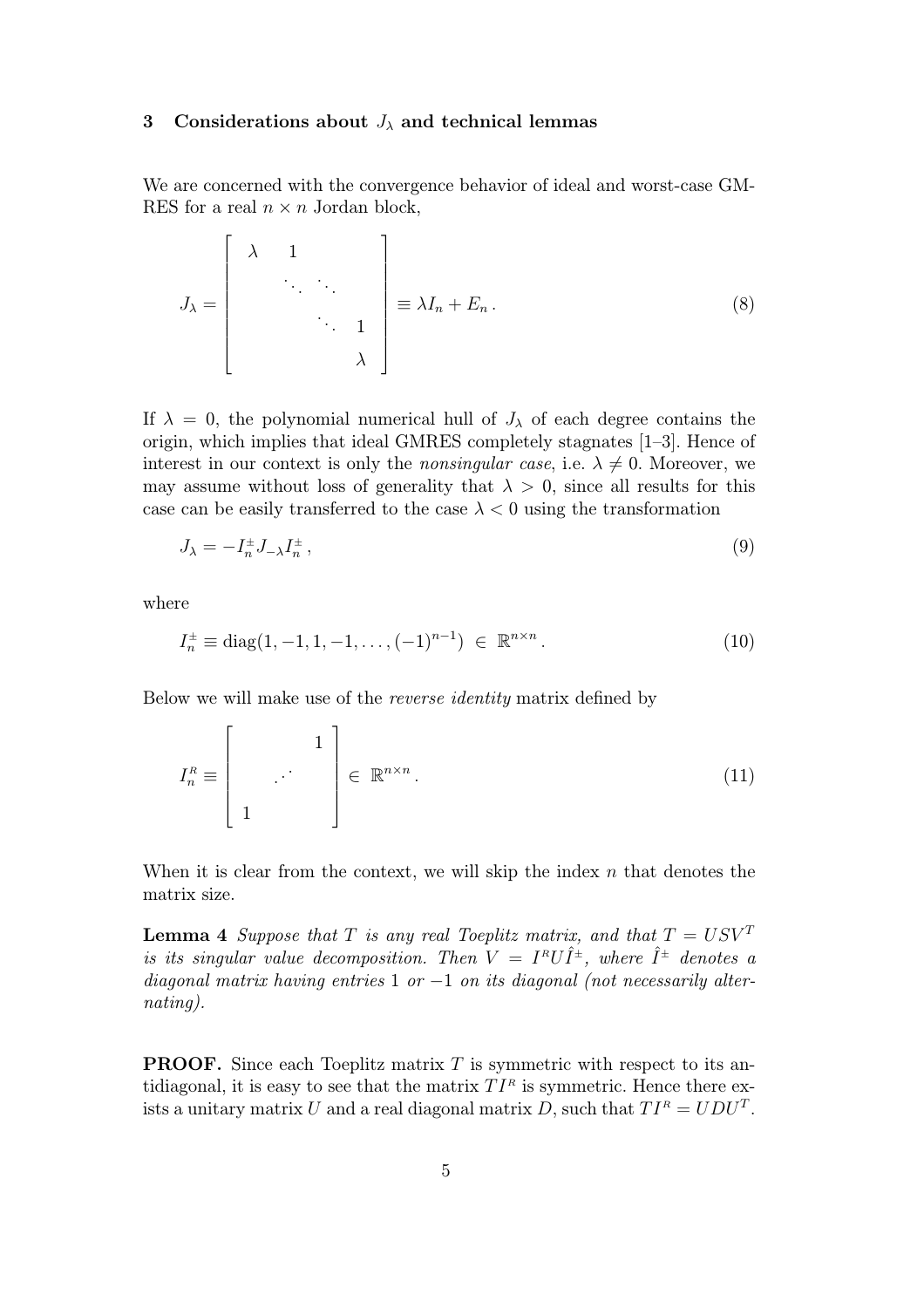Now choose the matrix  $\hat{I}^{\pm}$  such that the diagonal entries of  $D\hat{I}^{\pm}$  are all positive. Since  $({\hat{I}}^{\pm})^2 = I$ , we see that

$$
T = U (D\hat{I}^{\pm}) (\hat{I}^{\pm} U^T I^R) = U (D\hat{I}^{\pm}) (I^R U \hat{I}^{\pm})^T,
$$

which shows the assertion.

**Lemma 5** Consider the real m by m Jordan block  $H = \alpha I_m + \beta E_m$ , and let

$$
H = USV^T \tag{12}
$$

be its singular value decomposition. Then for all integers n and k with  $m =$  $n/k$ , the singular value decomposition of the n by n matrix  $B = \alpha I_n + \beta E_n^k$  is given by

$$
B = (U \otimes I_k)(S \otimes I_k)(V \otimes I_k)^T.
$$
\n(13)

**PROOF.** Define the *n* by *n* matrix  $P$  by

$$
P \equiv [I_m \otimes e_1, \ldots, I_m \otimes e_k].
$$

This matrix is the symmetric permutation that maps  $vec(X)$  to  $vec(X^T)$  for each n by n matrix X (see [6, Definition 4.2.9] for the definition of the vec operator). Furthermore,

$$
P^T B P = I_k \otimes H = I_k \otimes (USV^T) = (I_k \otimes U)(I_k \otimes S)(I_k \otimes V)^T,
$$

and hence

$$
B = P(I_k \otimes U)(I_k \otimes S)(I_k \otimes V)^T P^T
$$
  
= 
$$
[P(I_k \otimes U)P^T] [P(I_k \otimes S)P^T] [P(I_k \otimes V)P^T]^T
$$
  
= 
$$
(U \otimes I_k)(S \otimes I_k)(V \otimes I_k)^T.
$$

In the last equation we have used [6, Corollary 4.3.10].

 $\Box$ 

# 4 Main result

To formulate our main result, we need to define some quantities related to the step  $k = 1$  of ideal GMRES for a Jordan block.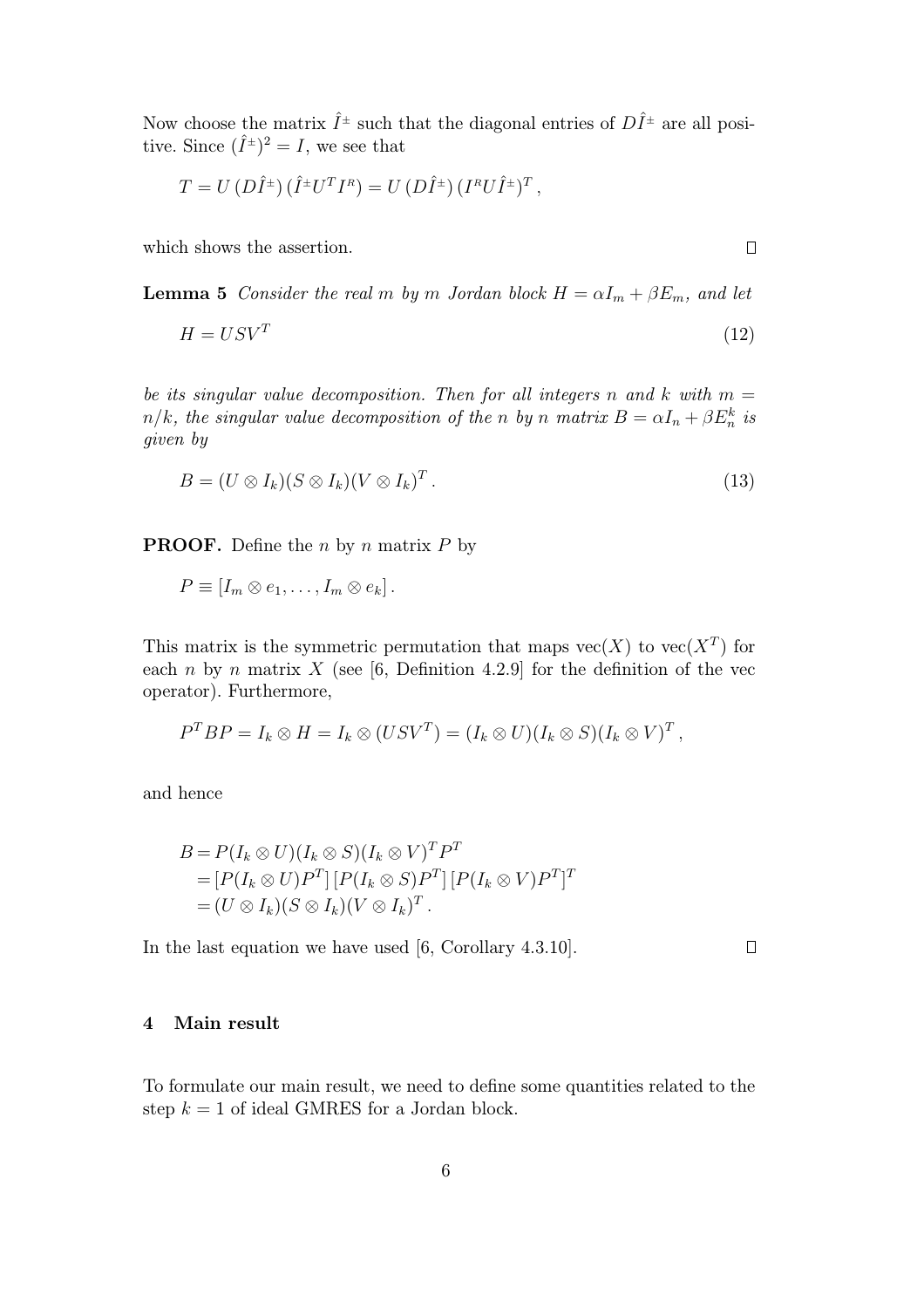**Definition 6** If  $J_{\omega} = \omega I_m + E_m$  is a real  $m \times m$  Jordan block, we define

$$
\mu_{\omega}^{(m)} \equiv \arg \min_{\mu \in \mathbb{R}} \left\| I_m - \mu J_{\omega} \right\|, \qquad \varrho_{\omega}^{(m)} \equiv \left\| I_m - \mu_{\omega}^{(m)} J_{\omega} \right\|.
$$
 (14)

By definition, the polynomial  $1 - \mu_{\omega}^{(m)} z$  is the first ideal GMRES polynomial of  $J_{\omega}$ . Since for any matrix A and  $k = 1$  equality holds in (3) (see [4,7]),  $1 - \mu_{\omega}^{(m)} z$  is also the first worst-case GMRES polynomial of  $J_{\omega}$ . Moreover, according to Lemma 2, the corresponding worst-case initial residual  $r_0^{(1)}$  lies in the space of right singular vectors of the matrix  $\varphi_1(J_\omega)$  corresponding to its maximal singular value. Since  $\varphi_1$  is the GMRES polynomial for the matrix  $J_{\omega}$ and the initial residual  $r_0^{(1)}$ , (6) implies that

$$
\varphi_1(J_\omega)r_0^{(1)} \perp J_\omega r_0^{(1)}.
$$
\n(15)

Next we state and prove the main theorem of this paper.

**Theorem 7** Let k, m, n be integers such that  $m = n/k > 1$ . Then

$$
\varphi(z) \equiv (1 - \mu_{\lambda^k}^{(m)} \lambda^k) + \mu_{\lambda^k}^{(m)} (\lambda - z)^k \tag{16}
$$

is the kth ideal GMRES polynomial  $\varphi_k$  and also the kth worst-case GMRES polynomial  $\psi_k$  of the n by n Jordan block  $J_\lambda$  in (8). Moreover,

$$
\varrho_{\lambda^k}^{(m)} = \|\varphi(J_\lambda)\| = \min_{p \in \pi_k} \max_{\|v\| = 1} \|p(J_\lambda)v\| = \max_{\|v\| = 1} \min_{p \in \pi_k} \|p(J_\lambda)v\|.
$$
 (17)

Furthermore, if  $\lambda^k > \cos\left(\frac{\pi}{m}\right)$  $\left(\frac{\pi}{m+1}\right)$ , then

$$
\lambda^{-k}\cos\left(\frac{\pi}{m+1}\right) \leq \|\varphi_k(J_\lambda)\| \leq \lambda^{-k},\tag{18}
$$

and if  $0 \leq \lambda^k \leq \cos\left(\frac{\pi}{m+1}\right)$  $\left(\frac{\pi}{m+1}\right)$ , then  $\|\varphi_k(J_\lambda)\|=1$ . Note that for  $0 \leq \lambda \leq 1$  the upper bound in (18) can be replaced by 1.

**PROOF.** First note that by assuming  $m > 1$  we exclude the trivial case of  $n = k$  in which both (1) and (2) are equal to zero for any n by n matrix A.

We will prove  $(16)$ – $(17)$  by constructing an explicit worst-case initial residual  $r_0^{(k)}$  for the matrix  $J_\lambda$ , and by showing that  $\varphi$  is indeed the kth GMRES polynomial for  $J_{\lambda}$  and the constructed vector  $r_0^{(k)}$ .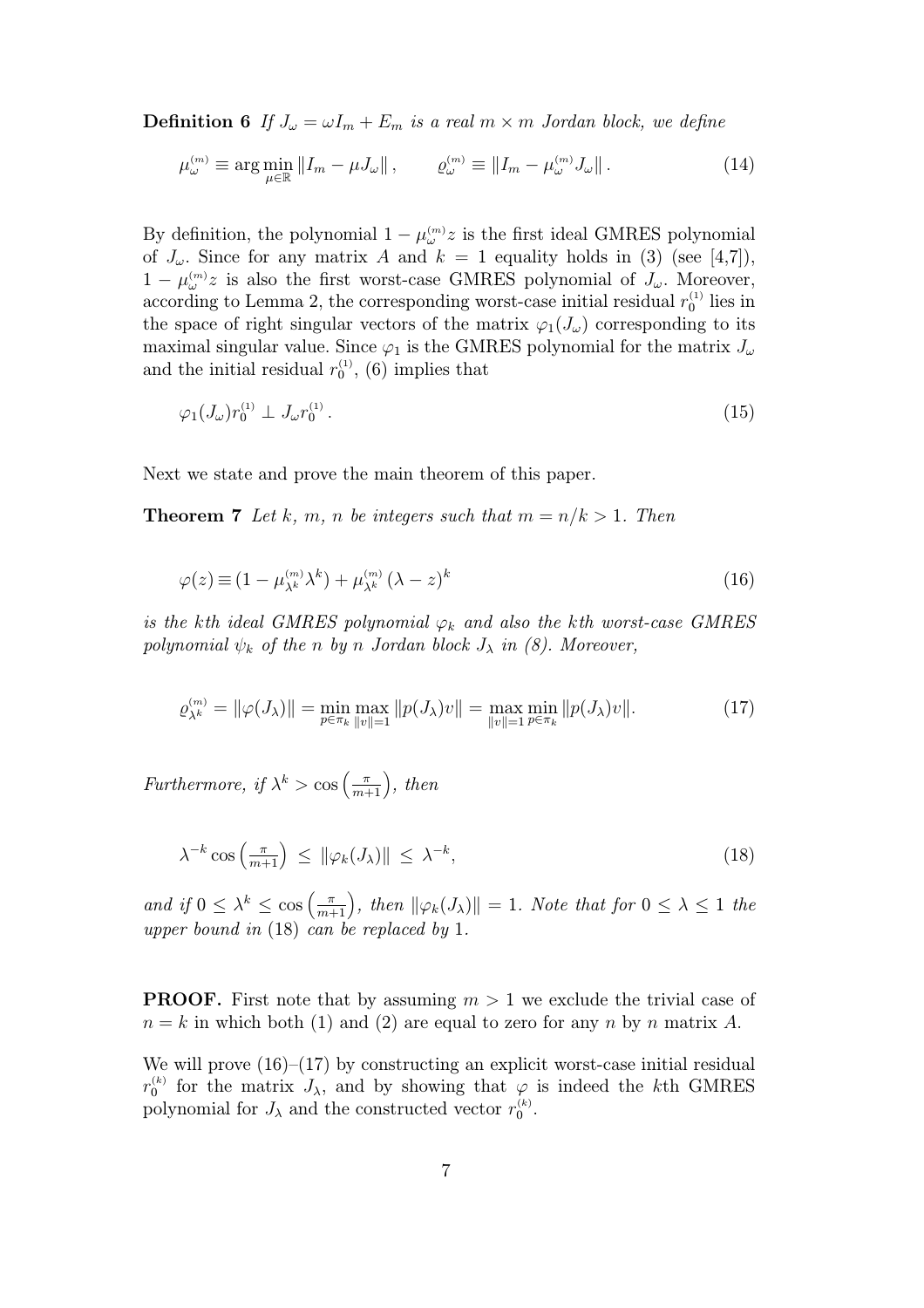Using the notation  $\alpha \equiv 1 - \mu_{\lambda^k}^{(m)} \lambda^k$  and  $\beta = (-1)^k \mu_{\lambda^k}^{(m)}$ , we receive  $\varphi(J_\lambda) =$  $\alpha I_n + \beta E_n^k$ . Furthermore, define the m by m Jordan block  $H \equiv \alpha I_m + \beta E_m$ . Then an easy computation shows that

$$
H = \begin{cases} I_m - \mu_{\lambda^k}^{(m)} J_{\lambda^k}, & \text{if } k \text{ is odd,} \\ I_m^{\pm} (I_m - \mu_{\lambda^k}^{(m)} J_{\lambda^k}) I_m^{\pm}, & \text{if } k \text{ is even.} \end{cases}
$$
(19)

By definition,  $1 - \mu_{\lambda^k}^{(m)} z$  is the first ideal GMRES polynomial of the m by m Jordan block  $J_{\lambda^k} = \lambda^k I_m + E_m$ . As discussed after Definition 6, it is also the first worst-case GMRES polynomial of  $J_{\lambda^k}$ , i.e. there exists a right singular vector w of  $I_m - \mu_{\lambda^k}^{(m)} J_{\lambda^k}$  corresponding to its maximal singular value such that

$$
(I_m - \mu_{\lambda^k}^{(m)} J_{\lambda^k}) w \perp J_{\lambda^k} w. \tag{20}
$$

Define the vector v by  $v \equiv w$  if k is odd and  $v \equiv I_m^{\pm}w$  if k is even. Then it is easy to check that v is a right singular vector of  $H$  corresponding to its maximal singular value. Next, from (19) and (20) we see that

$$
Hv \perp \begin{cases} J_{\lambda^k}v, & \text{if } k \text{ is odd,} \\ (I_m^{\pm}J_{\lambda^k}I_m^{\pm})v, & \text{if } k \text{ is even.} \end{cases}
$$
 (21)

Moreover, Lemma 5 and Lemma 4 imply that

$$
||H|| = \varrho_{\lambda^k}^{(m)} = ||\varphi(J_\lambda)|| \text{ and } Hv = \pm \varrho_{\lambda^k}^{(m)} I_m^R v. \tag{22}
$$

Lemma 5 shows that since  $v$  is a right singular vector of  $H$  corresponding to  $\varrho_{\lambda^k}^{(m)}$ ,  $v \otimes e_i$  for  $i = 1, ..., k$  are right singular vectors of  $\varphi(J_\lambda)$  corresponding to  $\varrho_{\lambda^k}^{(m)}$ . Define the vector

$$
r_0 \equiv \gamma \sum_{i=1}^k (-\lambda)^{i-1} v \otimes e_i = \gamma (v \otimes e), \qquad (23)
$$

where  $\gamma$  is chosen so that  $||r_0|| = 1$ , and  $e \equiv [1, -\lambda, \ldots, (-\lambda)^{k-1}]^T$ . Clearly,  $r_0$ is a right singular vector of the Toeplitz matrix  $\varphi(J_\lambda)$  corresponding to  $\varrho_{\lambda^k}^{(m)}$ , so that Lemma 4 and (22) imply that

$$
\varphi(J_{\lambda})r_0 = \gamma \varphi(J_{\lambda}) \ (v \otimes e)
$$
  
=  $\pm \gamma \varrho_{\lambda^k}^{(m)} I_n^R \ (v \otimes e)$   
=  $\pm \gamma \varrho_{\lambda^k}^{(m)} \ ((I_m^R v) \otimes (I_m^R e))$   
=  $\pm \gamma \ ((Hv) \otimes (I_m^R e))$ . (24)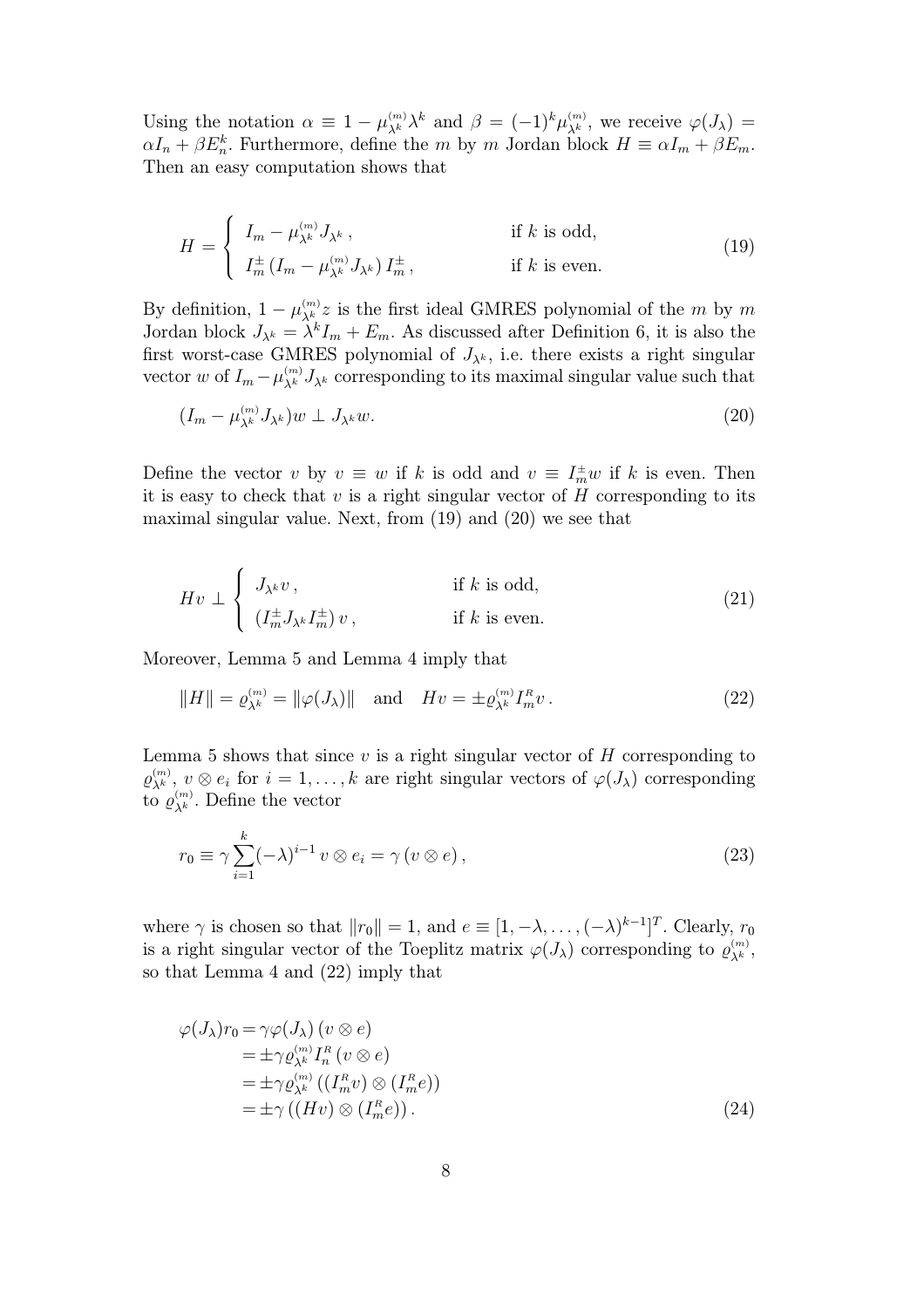We next show that

$$
\varphi(J_{\lambda})r_0 \perp J_{\lambda}^i r_0, \quad i = 1, \dots, k, \tag{25}
$$

i.e. that  $\varphi$  is a GMRES polynomial for the matrix  $J_{\lambda}$  and the initial residual  $r_0$ . It is easy to see that  $(25)$  holds if and only if

$$
\varphi(J_{\lambda})r_0 \perp E_n^i J_{\lambda}r_0, \quad i = 0, \dots, k - 1. \tag{26}
$$

An elementary computation shows that, for  $i = 0, \ldots, k - 1$ ,

$$
E_n^i J_\lambda r_0 = \begin{cases} \gamma((J_{\lambda^k} v) \otimes e_{k-i}), & \text{if } k \text{ is odd,} \\ \gamma((J_{-\lambda^k} v) \otimes e_{k-i}), & \text{if } k \text{ is even.} \end{cases}
$$
 (27)

Using  $(24)$  and  $(27)$  we obtain

$$
(\varphi(J_{\lambda})r_0)^T E_n^i J_{\lambda} r_0 = \pm \gamma^2 \left[ (Hv)^T J_{\lambda^k} v \right] \left[ e^T I_m^R e_{k-i} \right]
$$

for k odd and

$$
\begin{aligned} \left(\varphi(J_{\lambda})r_{0}\right)^{T} E_{n}^{i} J_{\lambda} r_{0} &= \pm \gamma^{2} \left[ \left(Hv\right)^{T} J_{-\lambda^{k}} v \right] \left[e^{T} I_{m}^{R} e_{k-i}\right] \\ &= \mp \gamma^{2} \left[ \left(Hv\right)^{T} \left(I_{m}^{\pm} J_{\lambda^{k}} I_{m}^{\pm} \right) v \right] \left[e^{T} I_{m}^{R} e_{k-i}\right] \end{aligned}
$$

for k even. Finally, using  $(21)$  it is clear that  $(25)$  holds.

Summarizing,  $\varphi(z)$  is the kth GMRES polynomial for the matrix  $J_{\lambda}$  and the initial residual  $r_0$  that lies in the span of right singular vectors corresponding to the maximal singular value of  $\varphi(J_\lambda)$ . Then, according to Lemma 2, (17) holds.

The upper bound in (18) has been proven in [3]. The lower bound follows from results of [3] as well: Note that  $\varrho_{\lambda^k}^{(m)}$  is the norm of the first ideal GMRES polynomial of the Jordan block  $J_{\lambda^k} = \lambda^k I_m + E_m$ . If  $\lambda^k$  is greater than  $R_{1,m}$ , the radius of the first degree polynomial numerical hull of  $J_{\lambda^k}$ , then

$$
\min_{p \in \pi_1} \|p(J_{\lambda^k})\| \ge \frac{R_{1,m}}{\lambda^k}.
$$

According to [3, Theorem 3.1],  $R_{1,m} = \cos(\frac{\pi}{m+1})$ . On the other hand, if  $\lambda^k \leq$  $R_{1,m}$ , then the first degree polynomial numerical hull of  $J_{\lambda^k}$  contains zero and therefore  $\varrho_{\lambda^k}^{(m)} = 1$ , see e.g. [3] or [2, Theorem 2.8]. Ω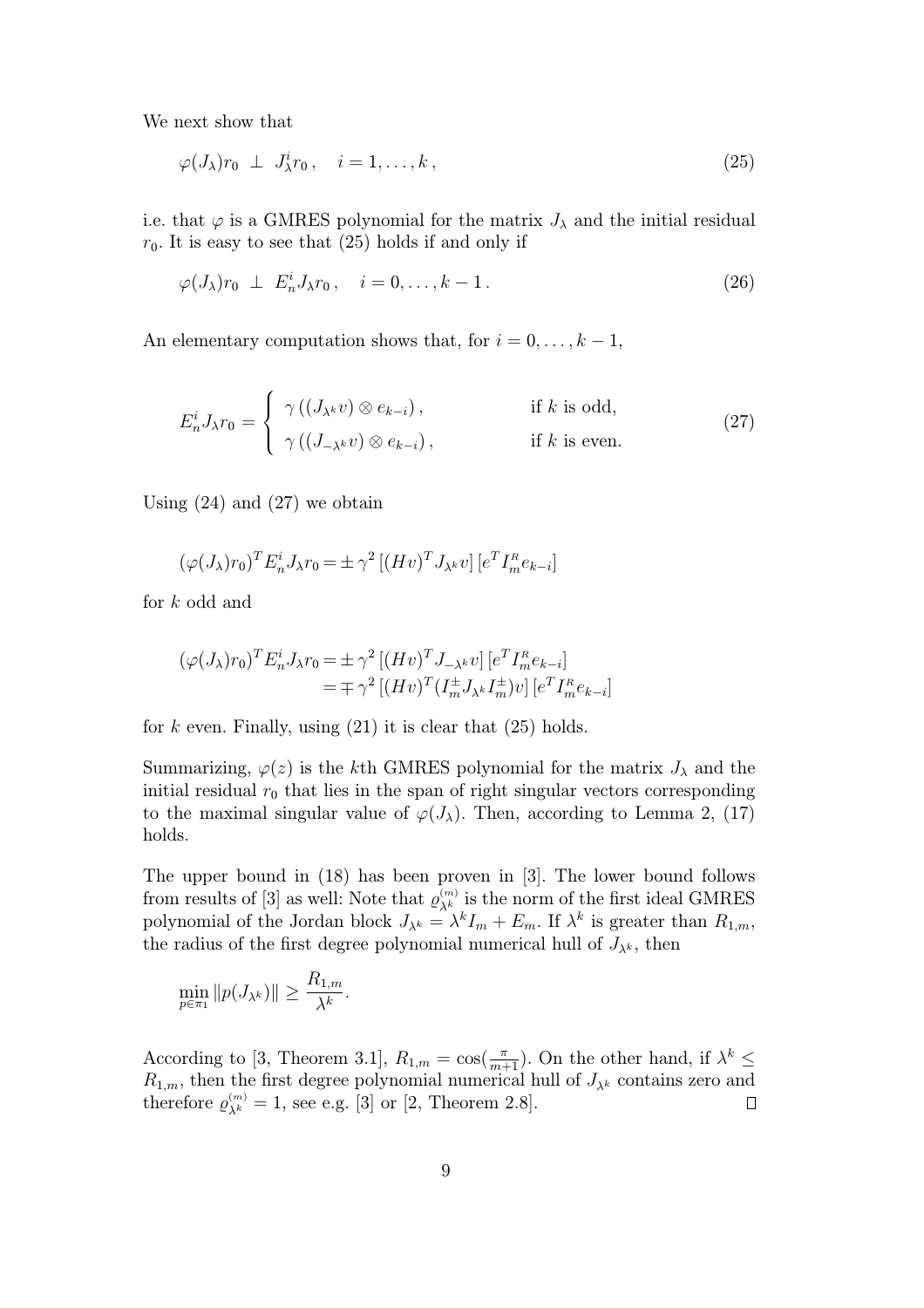**Remark 8** Let n be even,  $k = n/2$ , and let  $\lambda^k \ge R_{1,2} = \frac{1}{2}$  $\frac{1}{2}$ . Based on Definition 6 and Theorem 7 it is possible to show that

$$
\mu_{\lambda^k}^{(2)} = \frac{1}{\lambda^k} \frac{4\lambda^{2k} - 1}{4\lambda^{2k} + 1}, \qquad \varrho_{\lambda^k}^{(2)} = \|\varphi_k(J_\lambda)\| = \frac{4\lambda^k}{4\lambda^{2k} + 1}.
$$

For  $0 \leq \lambda^k \leq R_{1,2}$ , it holds  $\mu_{\lambda^k}^{(2)} = 0$  and  $\varrho_{\lambda^k}^{(2)} = 1$ , cf. [3].

**Remark 9** From (16) it is easy to see, that in case  $\mu_{\lambda^k}^{(m)} \neq 0$ , the k roots of  $\varphi_k$ are uniformly distributed on the circle around  $\lambda$  with radius  $|(\mu_{\lambda^k}^{(m)})^{-1} - \lambda^k|^{1/k}$ . If  $\mu_{\lambda^k}^{(m)} = 0$ , then  $\varphi_k(z) = 1$ .

## 5 Observations for a general step  $k$

In Section 4 we described the ideal GMRES behavior for a Jordan block  $J_{\lambda}$  and showed that equality holds in  $(3)$  when k divides n. We observed numerically that equality in fact holds for every  $k$ , but we were unable to prove such result.

We next describe observations from our numerical experiments (performed using the semidefinite programming package SDPT3 [10]) that might give some ideas of how to approach this open problem. Denote by d the greatest common divisor of n and k,  $n_d = n/d$ ,  $k_d = k/d$ . Then the ideal GMRES matrix  $\varphi_k(J_\lambda)$ has again a special structure determined by powers of the matrix  $E_n$ ,

$$
\varphi_k(J_\lambda) = c_0 I_n + \sum_{j=1}^{k_d} c_j (-E_n)^{j d}, \qquad \sum_{i=0}^{k_d} c_i \lambda^{i d} = 1,
$$

and the polynomial  $\varphi_k$  has the form

$$
\varphi_k(z) = c_0 + \sum_{j=1}^{k_d} c_j (\lambda - z)^{j d}.
$$

In our experiments we always observed that  $c_i > 0$ ,  $i = 0, \ldots, k_d$ , whenever  $\|\varphi_k(J_\lambda)\|$  < 1. Using the permutation matrix

$$
P \equiv [I_{n_d} \otimes e_1, \ldots, I_{n_d} \otimes e_d],
$$

it is possible to transform the matrix  $\varphi_k(J_\lambda)$  to a block diagonal matrix with d identical diagonal blocks H of size  $n_d$  by  $n_d$ . The matrix H is a banded upper triangular Toeplitz matrix with  $c_0$  on the diagonal and  $(-1)^{i d} c_i$ ,  $i = 1, \ldots, k_d$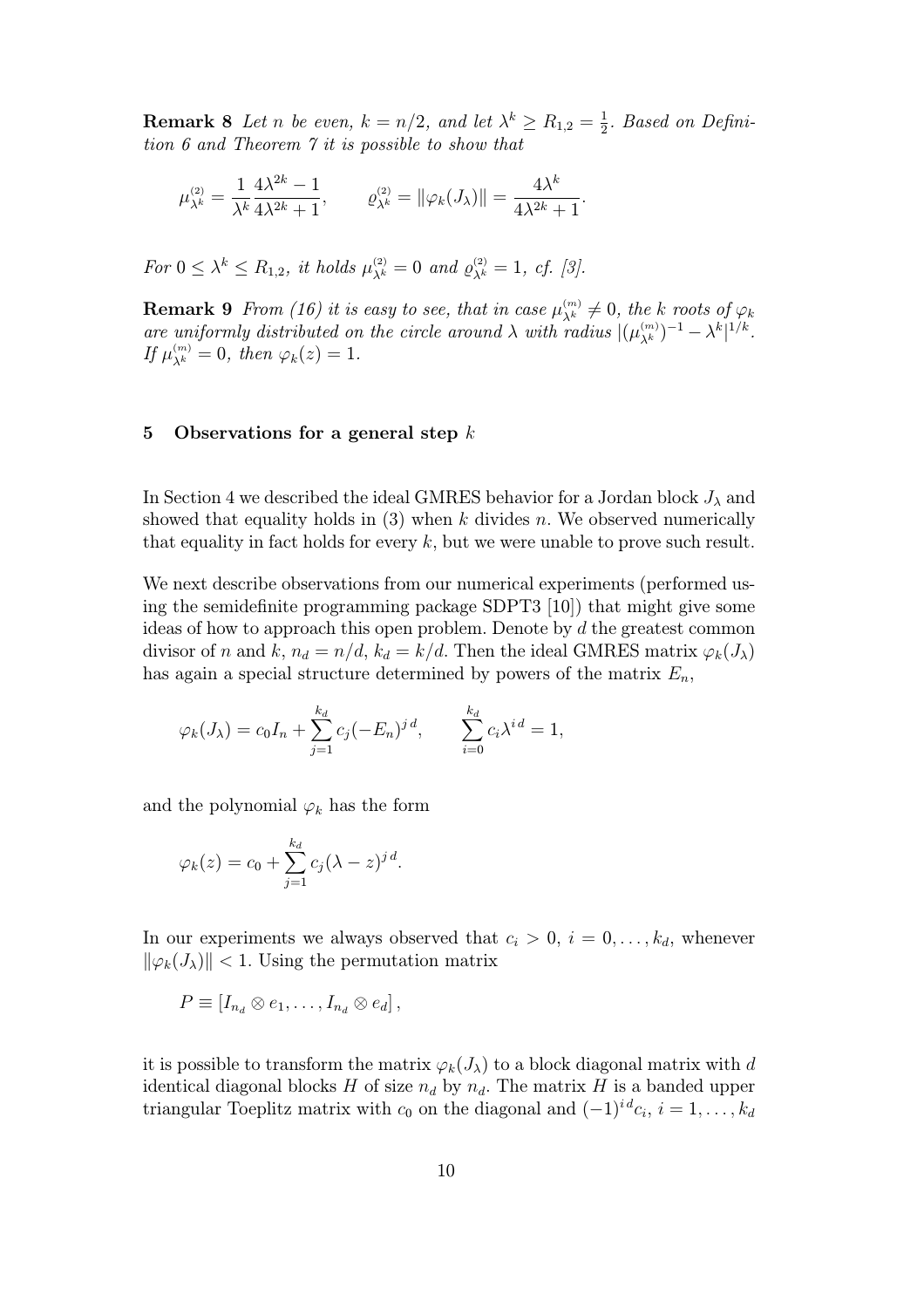on its superdiagonals. Similar as in (16), the coefficients  $c_0, \ldots, c_{k_d}$  minimize the norm of the  $k_d$ th ideal GMRES polynomial of the form

$$
c_0 + \sum_{j=1}^{k_d} c_j (\lambda^d - z)^j
$$
,  $\sum_{i=0}^{k_d} c_i \lambda^{i d} = 1$ ,

for the  $n_d$  by  $n_d$  Jordan block  $J_{\lambda^d} = \lambda^d I_{n_d} + E_{n_d}$  (note that the greatest common divisor of  $n_d$  and  $k_d$  is 1). If one would be able to prove that indeed  $c_i > 0$  for  $i = 0, \ldots, k_d$ , then H would be known to be irreducible and thus would be known to have a simple maximal singular value. From this result the proof of Theorem 7 can be generalized to hold for each step k.

#### 6 The special case of the eigenvalue one

For the Jordan block  $J_{\lambda}$  with the eigenvalue  $\lambda = 1$ , we are able to say more about the norm of the ideal GMRES polynomial in the considered steps  $k =$  $n/m$ . Based on the singular value decomposition (SVD) of  $J_1$  and on the eigenvalue interlacing property we can improve the bound (18). We first derive the SVD of  $J_1$ .

**Theorem 10** The SVD of  $J_1$  is given by  $J_1 = USV^T$ , where

$$
V = \{v_{ij}\}_{i,j=1}^n, \qquad v_{ij} = \frac{2}{\sqrt{2n+1}} \sin\left(\frac{2i-1}{2n+1}j\pi\right),\tag{28}
$$

$$
U = \{u_{ij}\}_{i,j=1}^n, \qquad u_{ij} = \frac{2}{\sqrt{2n+1}} \sin\left(\frac{2i}{2n+1}j\pi\right),\tag{29}
$$

and

$$
S = \text{diag}(\sigma_i), \qquad \sigma_i = 2\cos\left(\frac{i\pi}{2n+1}\right), \qquad i = 1, \dots, n. \tag{30}
$$

Moreover, the matrices  $U$  and  $V$  satisfy

$$
U = I_n^R V I_n^{\pm}.
$$
\n<sup>(31)</sup>

**PROOF.** It is easy to check that the matrices U and V defined in  $(28)$  and (29) are orthogonal. The relation (31) follows from

$$
(I_n^R U)_{ij} = \sin\left(\frac{2(n-i+1)}{2n+1}j\pi\right) = \sin\left(j\pi - \frac{2i-1}{2n+1}j\pi\right)
$$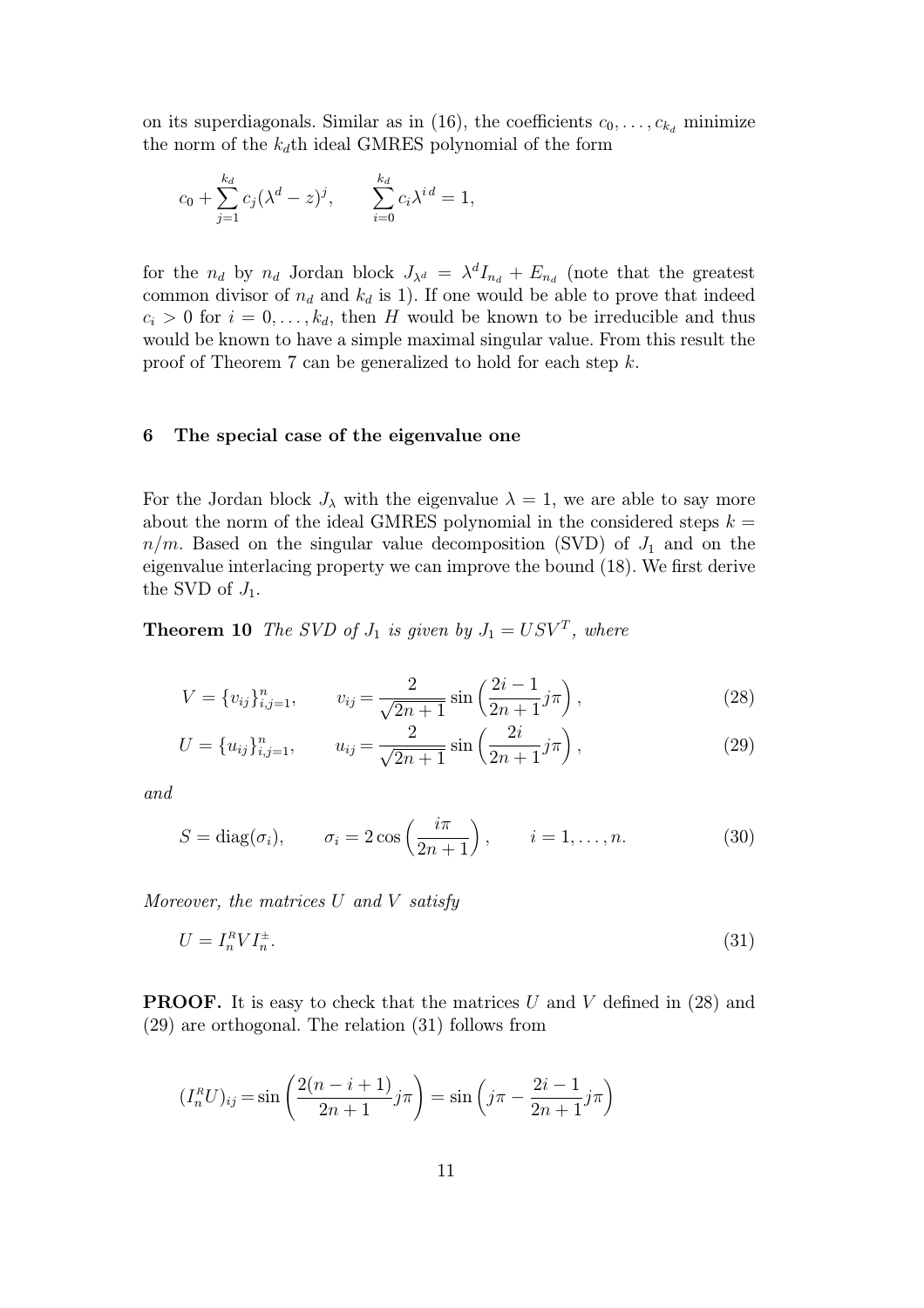$$
=(-1)^{j-1}\sin\left(\frac{2i-1}{2n+1}j\pi\right)=(VI_n^{\pm})_{ij}.
$$

We will prove that  $S = U<sup>T</sup> J<sub>1</sub>V$  for U, S and V defined in (29), (30) and (28). Denote the elements of  $J_1V$  by  $f_{ij}$ ,  $i, j = 1, \ldots, n$ . Then it holds for  $i = 1, \ldots, n - 1$  and  $j = 1, \ldots, n$ ,

$$
f_{ij} = v_{i,j} + v_{i+1,j} = \frac{2}{\sqrt{2n+1}} \left[ \sin\left(\frac{2i-1}{2n+1}j\pi\right) + \sin\left(\frac{2i+1}{2n+1}j\pi\right) \right]
$$
  
=  $\frac{2}{\sqrt{2n+1}} 2 \sin\left(\frac{2ij\pi}{2n+1}\right) \cos\left(\frac{j\pi}{2n+1}\right)$   
=  $2 \cos\left(\frac{j\pi}{2n+1}\right) u_{ij}.$  (32)

For  $i = n$  and  $j = 1, \ldots, n$  we obtain

$$
f_{nj} = v_{nj} = \frac{2}{\sqrt{2n+1}} \sin\left(\frac{2n-1}{2n+1}j\pi\right).
$$
 (33)

Since

$$
\sin\left(\frac{2n-1}{2n+1}j\pi\right) = \sin\left(j\pi - \frac{2j\pi}{2n+1}\right)
$$
  

$$
= (-1)^{j-1}\sin\left(\frac{2j\pi}{2n+1}\right)
$$
  

$$
= (-1)^{j-1}2\sin\left(\frac{j\pi}{2n+1}\right)\cos\left(\frac{j\pi}{2n+1}\right)
$$
  

$$
= 2\sin\left(j\pi - \frac{j\pi}{2n+1}\right)\cos\left(\frac{j\pi}{2n+1}\right)
$$
  

$$
= 2\sin\left(\frac{2nj\pi}{2n+1}\right)\cos\left(\frac{j\pi}{2n+1}\right),
$$

(33) can be written in the form

$$
f_{nj} = 2\cos\left(\frac{j\pi}{2n+1}\right)u_{nj}.
$$
\n(34)

Summarizing, the formulas (32) and (34) imply that  $J_1V = US$ , and hence  $J_1 = USV^T$ . Since S is a diagonal matrix with positive diagonal elements,  $J_1 = USV^T$  is the SVD of  $J_1$ .  $\Box$ 

From Theorem 7 it is clear, that the numbers  $\mu_1^{(m)}$  and  $\varrho_1^{(m)}$  play an important role in the kth ideal GMRES step if  $m = n/k$ . In the following theorem we bound the value  $\varrho_1^{(m)}$ .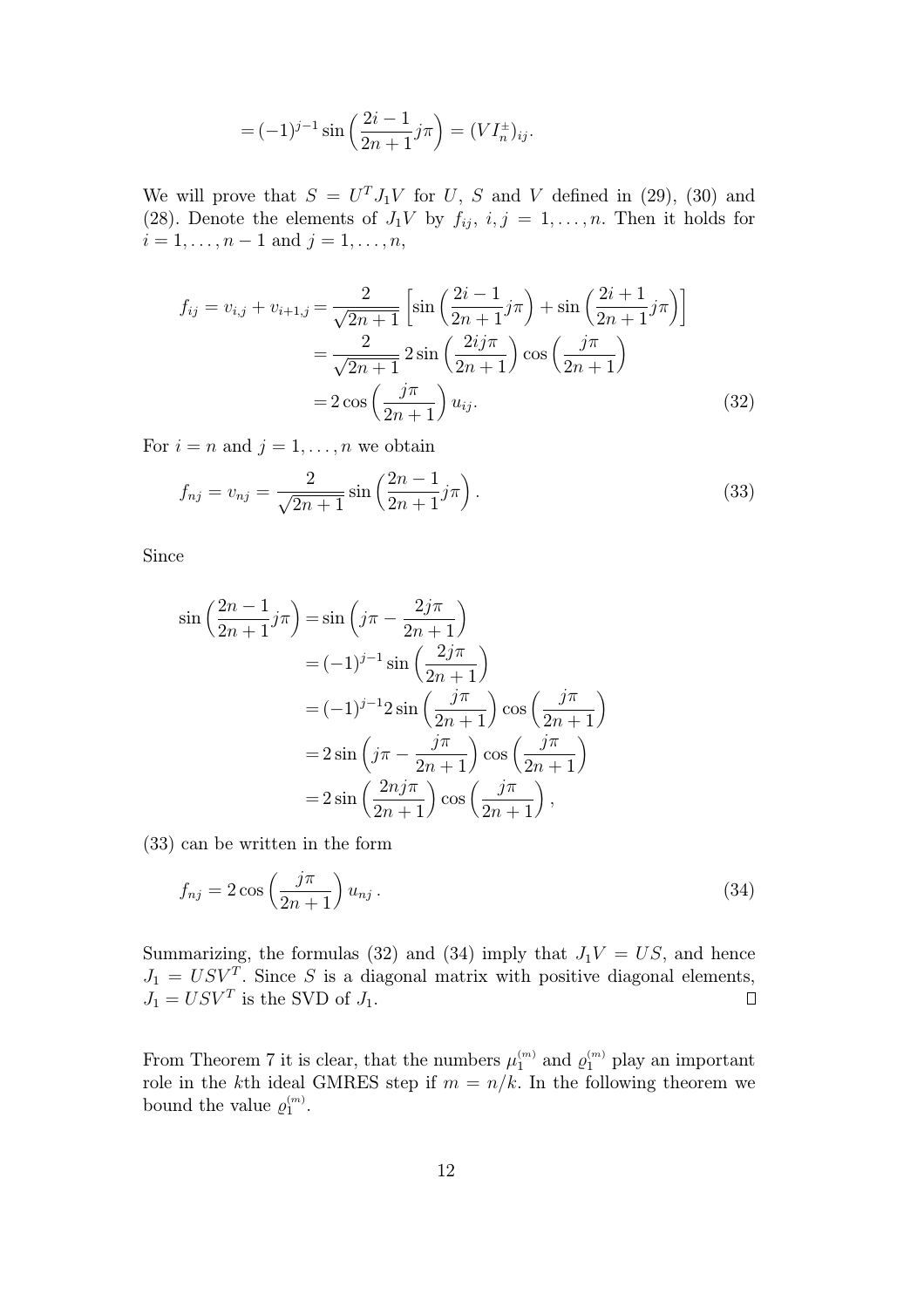**Theorem 11** Consider the  $m$  by  $m$  Jordan block  $J_1$ . Then

$$
\cos\left(\frac{\pi}{2m}\right) \le \varrho_1^{(m)} \le \cos\left(\frac{\pi}{2m+1}\right). \tag{35}
$$

PROOF. The upper bound in (35) follows from

$$
\|\varphi_1(J_1)\| \le \|I_m - \frac{1}{2}J_1\| = \frac{1}{2} \|I_m - E_m\| = \frac{1}{2} \|I_m + E_m\|
$$
  
=  $\frac{1}{2} \|J_1\| = \frac{1}{2}\sigma_1(J_1) = \cos\left(\frac{\pi}{2m+1}\right),$ 

where  $\sigma_1(J_1)$  is known from Theorem 10. For  $\mu \in \mathbb{R}$ , define the polynomial

$$
p_{\mu}(z) \equiv 1 - \mu z.
$$

We will investigate the value of  $||p_{\mu}(J_1)||$ . The norm of the matrix  $p_{\mu}(J_1)$  is the square root of the maximal eigenvalue of the matrix

$$
p_{\mu}(J_1)^T p_{\mu}(J_1) = \begin{bmatrix} \gamma_{\mu} & -\beta_{\mu} & & \\ -\beta_{\mu} & \alpha_{\mu} & \cdots & \\ & \ddots & \ddots & -\beta_{\mu} \\ & & & -\beta_{\mu} & \alpha_{\mu} \end{bmatrix},
$$

where

$$
\alpha_{\mu} \equiv \mu^2 + (1 - \mu)^2, \quad \beta_{\mu} \equiv (1 - \mu) \mu, \quad \gamma_{\mu} \equiv (1 - \mu)^2.
$$

Next, define the m by m matrix  $T_{\mu,m}$ ,

$$
T_{\mu,m} \equiv \begin{bmatrix} \alpha_{\mu} & -\beta_{\mu} & & \\ -\beta_{\mu} & \alpha_{\mu} & \cdots & \\ & \ddots & \ddots & -\beta_{\mu} \\ & & & -\beta_{\mu} & \alpha_{\mu} \end{bmatrix}.
$$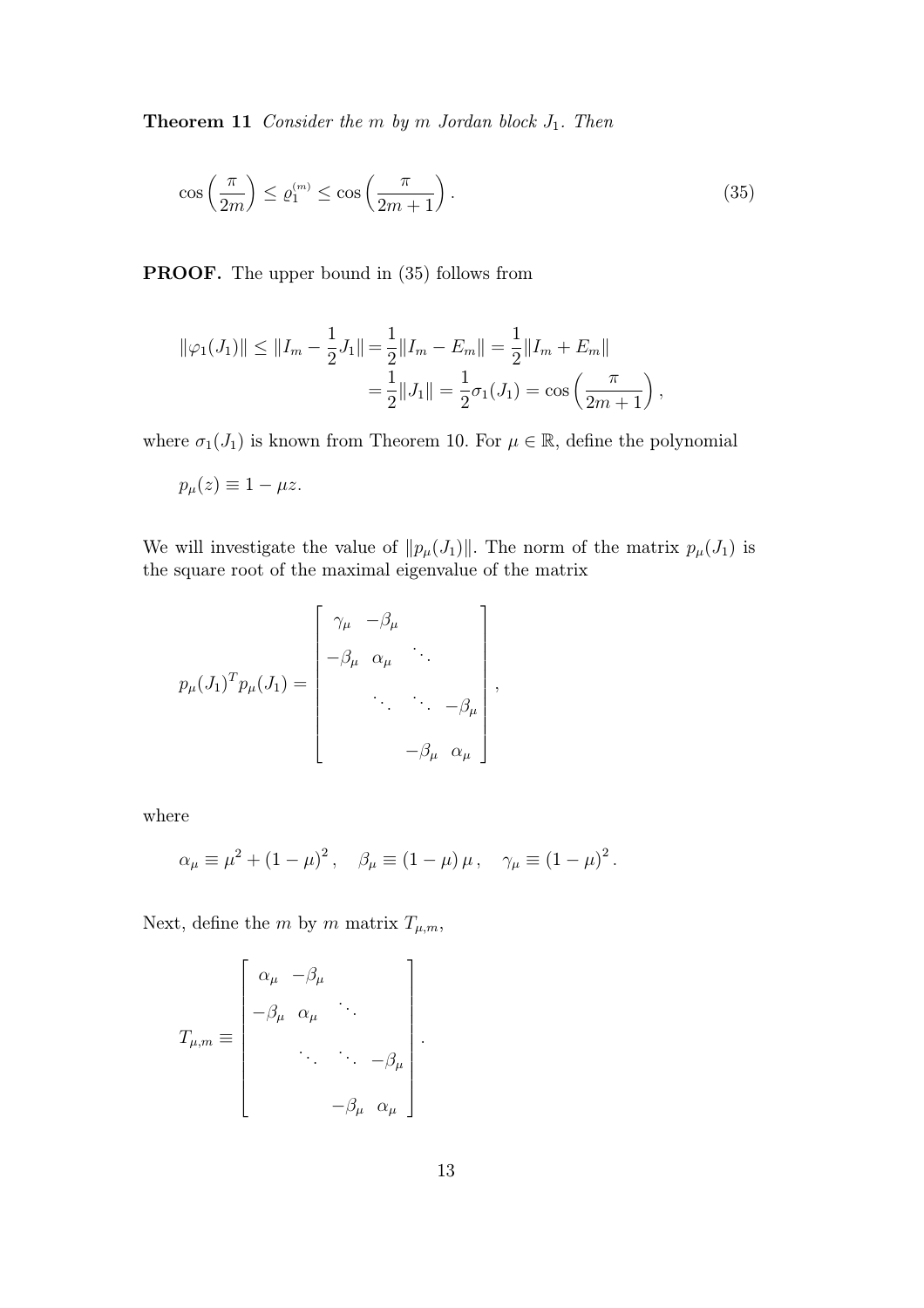Denote by  $\chi_{\mu,m}$  and  $\tau_{\mu,m}$  the characteristic polynomials of  $p_{\mu}(J_1)^T p_{\mu}(J_1)$  and  $T_{\mu,m},$ 

$$
\chi_{\mu,m}(\xi) \equiv \det(\xi I_m - p_\mu (J_1)^T p_\mu (J_1)), \quad \tau_{\mu,m}(\xi) \equiv \det(\xi I_m - T_{\mu,n}).
$$

It is not hard to see that

$$
\chi_{\mu,m}(\xi) = \tau_{\mu,m}(\xi) + \mu^2 \tau_{\mu,m-1}(\xi).
$$

Using results of classical polynomial theory, the roots of polynomials  $\tau_{\mu,m}$ and  $\tau_{\mu,m-1}$  interlace. Therefore, the maximal root of  $\chi_{\mu,m}$  must lay between maximal roots of  $\tau_{\mu,m}$  and  $\tau_{\mu,m-1}$  (between the maximal eigenvalues of  $T_{\mu,m}$ and  $T_{\mu,m-1}$ ). The eigenvalues  $\lambda_{\mu,m}^{(j)}$ ,  $j=1,\ldots,m$ , of the matrix  $T_{\mu,m}$  are given by the formula

$$
\lambda_{\mu,m}^{(j)} = \alpha_{\mu} - 2\beta_{\mu}\cos\left(\frac{j\pi}{m+1}\right)
$$
  
=  $\mu^2 + (1-\mu)^2 - 2(1-\mu)\mu\cos\left(\frac{j\pi}{m+1}\right)$   
=  $1 - 2(1-\mu)\mu\left[1 + \cos\left(\frac{j\pi}{m+1}\right)\right]$   
=  $1 - 4(1-\mu)\mu\sin^2\left(\frac{j\pi}{2(m+1)}\right)$   
=  $1 - 4\beta_{\mu}\sin^2\left(\frac{j\pi}{2(m+1)}\right)$ 

and the maximal root of  $\chi_{\mu,m}$  lies in the closed interval

$$
\left[1 - 4\beta_{\mu}\sin^2\left(\frac{\pi}{2m}\right), 1 - 4\beta_{\mu}\sin^2\left(\frac{\pi}{2(m+1)}\right)\right].
$$
 (36)

The lower bound (and also the upper bound) of the interval (36) is the smallest one for  $\mu = 1/2$  (take derivatives with respect to  $\mu$  to find the extrema). Since

$$
1 - 4\beta_{\frac{1}{2}}\sin^2\left(\frac{\pi}{2m}\right) = 1 - \sin^2\left(\frac{\pi}{2m}\right) = \cos^2\left(\frac{\pi}{2m}\right),
$$

it must hold

$$
\|\varphi_1(J_1)\| \ge \cos\left(\frac{\pi}{2m}\right).
$$

 $\Box$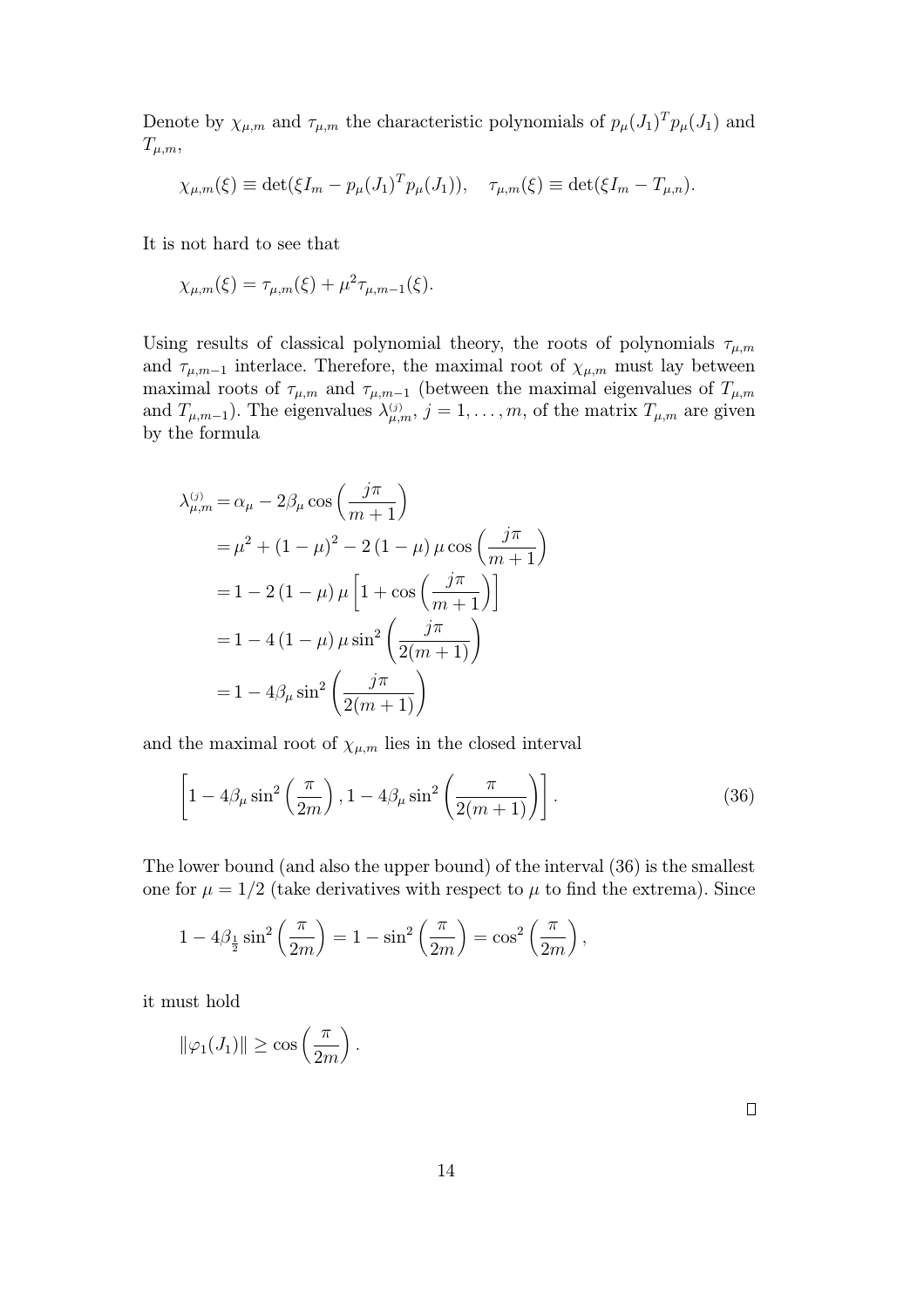Let k, n, m be as in Theorem 7 and let  $\lambda = 1$ . Then Theorems 7 and 11 imply

$$
\cos\left(\frac{\pi}{2m}\right) \le \|\varphi_k(J_1)\| \le \cos\left(\frac{\pi}{2m+1}\right). \tag{37}
$$

Moreover, our numerical experiments predict that

$$
\mu_1^{(m)} = \frac{m+1}{2m+1}.\tag{38}
$$

Unfortunately, we were unable to prove (38) theoretically. It is not hard to determine the value  $\varrho_1^{(m)}$  exactly some values of m, e.g.,

$$
\varrho_1^{(2)} = \frac{4}{5}, \qquad \varrho_1^{(3)} = \frac{2\sqrt{7}+1}{7}.
$$

However, for a general value of m, determining of  $\varrho_1^{(m)}$  seems to be a nontrivial problem.

# 7 Conclusions

In this paper we investigate the ideal GMRES approximation problem and the inequality (3) for a general Jordan block. We show that (3) is an equality whenever  $k$  divides  $n$ . For such  $k$  we also derive the exact form of the ideal GMRES polynomial, and bounds on the actual value of (1). Moreover, these bounds are improved for the special case of a Jordan block with eigenvalue one. Our numerical experience indicates that  $(3)$  is indeed an equality for each k if A is a Jordan block, but a complete proof of such result remains the subject of further work.

## Acknowledgment

The authors wish to thank J. D. Tebbens for his helpful comments and suggestions.

#### References

[1] V. FABER, A. GREENBAUM, AND D. E. MARSHALL, The polynomial numerical hulls of Jordan blocks and related matrices, Linear Algebra Appl., 374 (2003),